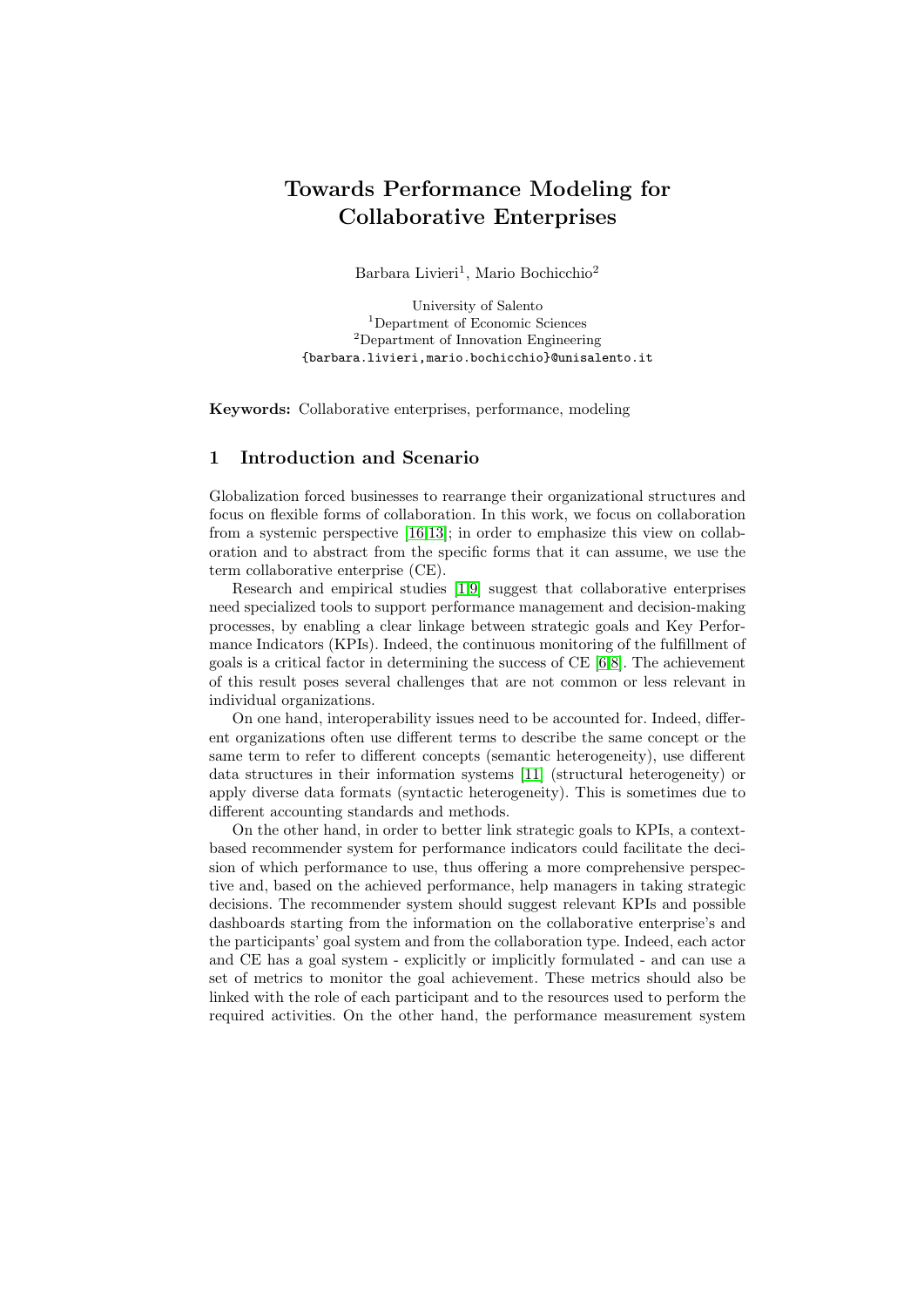#### 2 B. Livieri, M. Bochicchio

cannot abstract from the peculiarities of collaborative enterprises and from the specific types of collaboration.

After an analysis of literature, it resulted that while the research on interoperability has broadly analyzed the heterogeneity aspect [\[14\]](#page-3-7), other issues are still open. In particular, although sever modeling approaches for performance measurement already exist, most of these models are difficult to reuse, since they are developed for specific and different purposes. At the same time, there is a lack of a shared understanding on what collaboration is and on the types and forms of collaboration.

In the following, we will describe in more detail these two issues and propose a possible solution.

## 2 CE modeling

The literature on collaboration is vast and multidisciplinary, thus sometimes it lacks of coherence in the definition and understanding of collaboration. In particular, there are two aspects that lead to a different definition or classification of collaboration.

First, sometimes the same term is used to describe different concepts or, on turn, the same concept is described by means of different terms. For instance, the term "alliance" is sometimes referred indistinctly to both horizontal or vertical partnerships [\[15\]](#page-3-8), while is often used only to describe vertical alliances and sometimes only dyadic relations, which accordingly to [\[2\]](#page-3-9) should not be considered as alliances. The same goes for the term "joint venture", which sometimes is regarded as one of the possible types of alliances [\[7,](#page-3-10)[15\]](#page-3-8) and sometimes as a different concepts [\[5\]](#page-3-11).

Second, in order to classify the collaboration types, different authors refers to different perspectives (e.g., temporal, geographical, integration type, goal-related and so on). Even when the same perspective is used, it can result in a different classification or in a classification that refers to different meaning of the term "collaboration", as above mentioned.

For these reasons, a conceptual model, that enables to clarify what collaborative enterprises are, which are their features, how they behave and which are the forms they assume, should be developed. In order to achieve this goal, there is the need to look at the literature on collaboration, to identify the different definitions of the collaboration, the classifications already available and their definitions. This should to identify the main concepts and their mutual relations. By looking at [\[10\]](#page-3-12), which provides a list of classifying variables, some concepts, such as business sector, resource, actor and role, already emerge.

A CE has a structure consisting out of actors (i.e., the individual organizations) [\[3\]](#page-3-13), their roles and the relationships between them (e.g., sharing or client-supplier). Each actor owns some resources (tangible, intangible and human), which are needed in order to exploit a role and the related responsibilities. In order to evaluate the reachability of goals and the potential value creation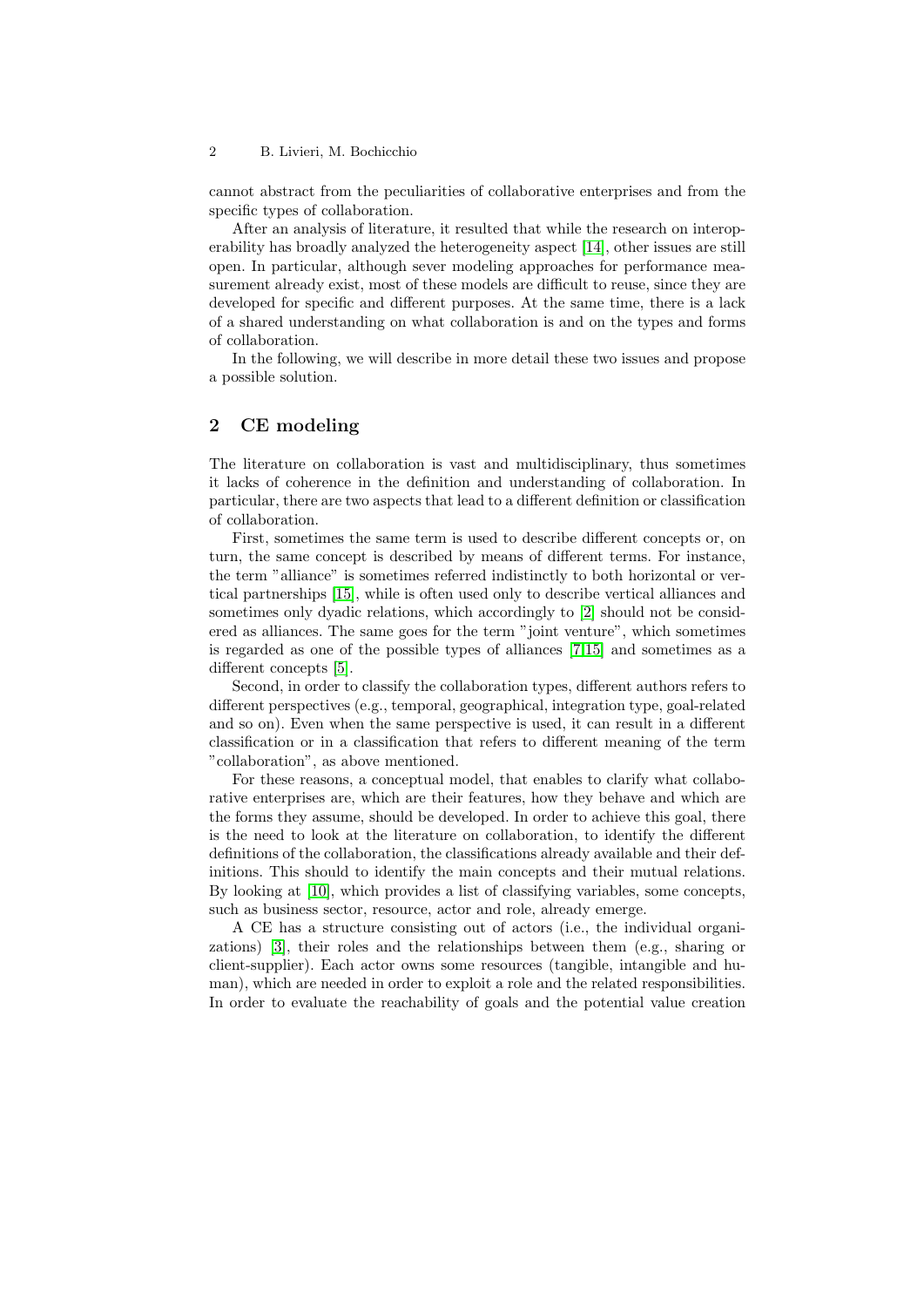and exchange, there is the need to estimate whether the resources owned by the partners are apt to fulfill their roles.

## 3 Performance Modeling

After a review of literature, it emerged that several approaches on performance modeling already exist in literature [\[12\]](#page-3-14). However, most of these models are originated with very different purposes or belong to different categories of modeling techniques, making them application-related and difficult to reuse. A core model can be created starting from the existing ones through integration. The choice of the integration activity (merge, composition and weaving) to apply to each specific part of the analyzed models is determined by the relationship which holds between the models [\[4\]](#page-3-15). In order to understand the inter-model relations, a structural and semantic comparison of the performance indicators models is needed. In particular, a) we analyze the inter-model relationships that hold between individual models in order to decide about the integration approach most suitable for each modeling element and b) we identified the connection between these models and the aims/modeling techniques, allowing us to identify constructs strictly related to the application scenario and that should consequently be left out from a domain model.

In particular, we identified the semantic differences connected to the use of synonyms or related to different objects of analysis (i.e., the whole organization or a process). Indeed, although there are not explicit structural difference - since all models are defined at an high-level - the different conceptualization brings to an implicit one, which needs to be accounted for in the integration process.

In the case in which the concepts are overlapping, but are represented from different perspectives, it is possible to apply merging techniques. For instance, in the case of the classes related to performance indicators, it should be possible to guarantee different synonyms for the concept (e.g., indicator, KPI, etc.) and to adopt the most general meaning. In this sense, the classes related to the process indicator should be merged at lower hierarchical levels, thus not losing any informational content. Indeed, opting for the more specific class (process indicators) would mean to conceptualize only a part of the reality and, therefore, to leave out the more-general domain related classification. The same goes for the concept of goal, defined as organizational goal, and the one related to the process goal, as well as for the concepts of resource, capability and competency and for the distinction between the formula as an attribute and the formula as a class. In the first two cases, the more general concept - goal, as a construct that can be assigned to specific objects, and resource - should be preferred as upper concepts, whilst the concepts of organizational goal, process goal, competency and capability should be modeled at a lower level. In the second case, it should be preferred the modeling choice that enables the inclusion of more information and that can enable information integration, thus formula as a class.

On the other hand, for what concerns the non overlapping concepts, a distinction is needed. On one side, there are the concepts that are specific of a